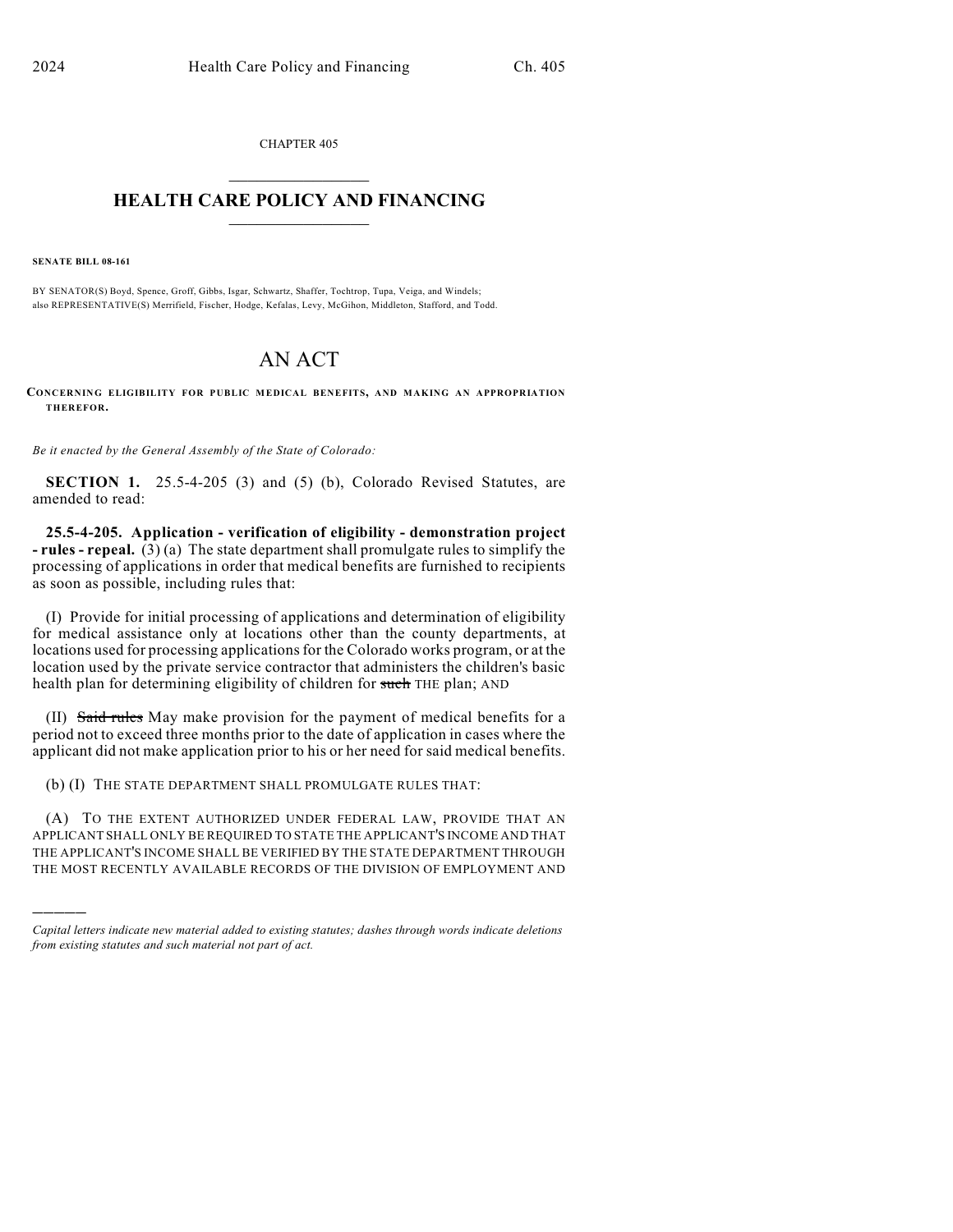TRAINING IN THE DEPARTMENT OF LABOR AND EMPLOYMENT OR THROUGH THE INCOME, ELIGIBILITY, AND VERIFICATION SYSTEM; EXCEPT THAT THE RULES SHALL ALSO PROVIDE THAT AN APPLICANT MAY PROVIDE INCOME INFORMATION MORE RECENT THAN THE RECORDS OF THE DIVISION OF EMPLOYMENT AND TRAINING OR THE INCOME, ELIGIBILITY, AND VERIFICATION SYSTEM; AND

(B) PROVIDE FOR ADMINISTRATIVE VERIFICATION AT REENROLLMENT SO THAT THE STATE DEPARTMENT SHALL AT LEAST ANNUALLY VERIFY A RECIPIENT'S INCOME ELIGIBILITY THROUGH THE RECORDS OF THE DIVISION OF EMPLOYMENT AND TRAINING IN THE DEPARTMENT OF LABOR AND EMPLOYMENT OR THROUGH THE INCOME, ELIGIBILITY, AND VERIFICATION SYSTEM AND THAT, IF THE RECIPIENT MEETS ALL ELIGIBILITY REQUIREMENTS, THE RECIPIENT SHALL REMAIN ENROLLED IN THE PROGRAM. THE RULES SHALL ALSO PROVIDE THAT A RECIPIENT MAY SUPPLY INCOME INFORMATION MORE RECENT THAN THE INFORMATION SUPPLIED BY THE RECORDS OF THE DIVISION OF EMPLOYMENT AND TRAINING OR THE INCOME, ELIGIBILITY, AND VERIFICATION SYSTEM.

(C) IF IT IS DETERMINED THAT A RECIPIENT WAS NOT ELIGIBLE FOR MEDICAL BENEFITS SOLELY BASED UPON THE RECIPIENTS'S INCOME AFTER THE RECIPIENT HAD BEEN DETERMINED TO BE ELIGIBLE BASED UPON THE RECORDS OF THE DIVISION OF EMPLOYMENT AND TRAINING OR THE INCOME, ELIGIBILITY, AND VERIFICATION SYSTEM, THE STATE DEPARTMENT SHALL NOT PURSUE RECOVERY FROM A COUNTY DEPARTMENT FOR THE COST OF MEDICAL SERVICES PROVIDED TO THE RECIPIENT, AND THE COUNTY DEPARTMENT SHALL NOT BE RESPONSIBLE FOR ANY FEDERAL ERROR RATE SANCTIONS RESULTING FROM SUCH DETERMINATION.

(D) NOTWITHSTANDING ANY OTHER PROVISION IN THIS PARAGRAPH (b), FOR APPLICATIONS THAT CONTAIN SELF-EMPLOYMENT INCOME, THE STATE DEPARTMENT SHALL NOT IMPLEMENT THIS PARAGRAPH (b) UNTIL IT CAN VERIFY SELF-EMPLOYMENT INCOME THROUGH THE INCOME, ELIGIBILITY, AND VERIFICATION SYSTEM OR OTHER VERIFICATION AS AUTHORIZED BY RULES OF THE STATE DEPARTMENT AND FEDERAL LAW.

(II) (A) THE PROVISIONS OF SUBPARAGRAPH (I) OF THIS PARAGRAPH (b) SHALL ONLY TAKE EFFECT IF BY JUNE 15, 2008, THE STATE DEPARTMENT RECEIVES AN AMOUNT THROUGH GIFTS, GRANTS, AND DONATIONS THAT IS EQUAL TO OR GREATER THAN THE FINAL FISCAL ESTIMATE FOR SENATE BILL 08-161, AS ENACTED AT THE SECOND REGULAR SESSION OF THE SIXTY-SIXTH GENERAL ASSEMBLY, TO COVER THE ESTIMATED COSTS OF IMPLEMENTING SUBPARAGRAPH (I) OF THIS PARAGRAPH (b) AND SECTION 25.5-8-109 (4.5) (a). ANY GIFTS, GRANTS, OR DONATIONS RECEIVED BY THE STATE DEPARTMENT PURSUANT TO THIS SUB-SUBPARAGRAPH (A) SHALL BE DEPOSITED INTO THE DEPARTMENT OF HEALTH CARE POLICY AND FINANCING CASH FUND CREATED PURSUANT TO SECTION 25.5-1-109.

(B) ON OR BEFORE JUNE 30, 2008, THE EXECUTIVE DIRECTOR SHALL FILE A WRITTEN NOTICE WITH THE REVISOR OF STATUTES INDICATING THAT THE ESTIMATED AMOUNT OF MONEYS WAS RECEIVED PURSUANT TO SUB-SUBPARAGRAPH (A) OF THIS SUBPARAGRAPH (II). IF THE NOTICE IS NOT RECEIVED BY THE REVISOR OF STATUTES BY JUNE 30, 2008, THIS PARAGRAPH (b) IS REPEALED, EFFECTIVE JULY 1, 2009. IF THE NOTICE IS RECEIVED BY THE REVISOR OF STATUTES BY JUNE 30, 2008, THIS SUBPARAGRAPH (II) IS REPEALED, EFFECTIVE JULY 1, 2009.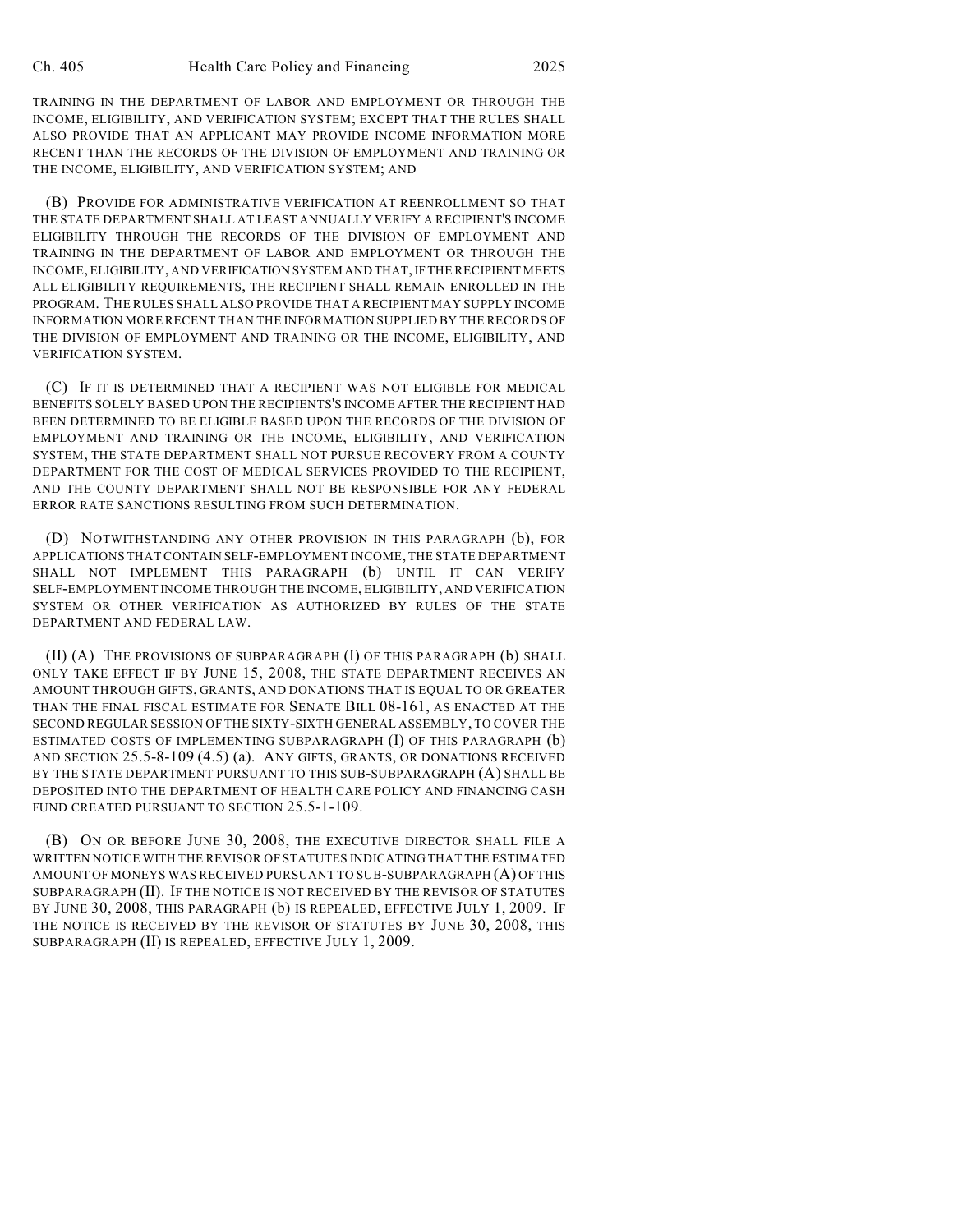(c) Adequate safeguards shall be established by the state department to ensure that only eligible persons receive benefits under this article and articles 5 and 6 of this title.

(d) (I) In addition, an applicant who is eighteen years of age or older shall be required to supply a form of personal photographic identification either by providing a valid Colorado driver's license or a valid identification card issued by the department of revenue pursuant to section 42-2-302, C.R.S. The state department may adopt rules that exempt applicants from the requirement of supplying a form of personal photographic identification if such THE requirement causes an unreasonable hardship or if such THE requirement is in conflict with federal law.

(II) The state department shall also adopt rules that allow for assistance to be provided on an emergency basis until the applicant is able to obtain or qualify for a driver's license or identification card; however, a county department or an entity designated by the state department pursuant to subsection (1) of this section is not required to recover emergency assistance from an applicant who fails, upon recertification, to meet the photographic identification requirement.

## (5) (b) This subsection  $(5)$  is repealed, effective July 1, 2008.

**SECTION 2.** 25.5-8-109, Colorado Revised Statutes, is amended BY THE ADDITION OF A NEW SUBSECTION to read:

**25.5-8-109. Eligibility - children - pregnant women - repeal.** (4.5) (a) (I) TO THE EXTENT AUTHORIZED BY FEDERAL LAW, THE DEPARTMENT SHALL ONLY REQUIRE AN APPLICANT TO STATE THE APPLICANT'S FAMILY INCOME AND THAT THE APPLICANT'S FAMILY INCOME SHALL BE VERIFIED BY THE DEPARTMENT THROUGH THE MOST RECENTLY AVAILABLE RECORDS OF THE DIVISION OF EMPLOYMENT AND TRAINING IN THE DEPARTMENT OF LABOR AND EMPLOYMENT OR THROUGH THE INCOME, ELIGIBILITY, AND VERIFICATION SYSTEM. THE DEPARTMENT SHALL ALLOW AN APPLICANT TO PROVIDE INCOME INFORMATION MORE RECENT THAN THE RECORDS OF THE DIVISION OF EMPLOYMENT AND TRAINING OR THE INCOME, ELIGIBILITY, AND VERIFICATION SYSTEM.

(II) THE DEPARTMENT SHALL PROVIDE FOR ADMINISTRATIVE VERIFICATION AT REENROLLMENT SO THAT THE DEPARTMENT SHALL ANNUALLY VERIFY THE RECIPIENT'S INCOME ELIGIBILITY THROUGH THE RECORDS OF THE DIVISION OF EMPLOYMENT AND TRAINING IN THE DEPARTMENT OF LABOR AND EMPLOYMENT OR THROUGH THE INCOME, ELIGIBILITY, AND VERIFICATION SYSTEM. IF A RECIPIENT MEETS ALL ELIGIBILITY REQUIREMENTS, A RECIPIENT SHALL REMAIN ENROLLED IN THE PLAN. THE DEPARTMENT SHALL ALSO PROVIDE THAT A RECIPIENT MAY PROVIDE INCOME INFORMATION MORE RECENT THAN THE RECORDS OF THE DIVISION OF EMPLOYMENT AND TRAINING OR THE INCOME, ELIGIBILITY, AND VERIFICATION SYSTEM.

(III) IF IT IS DETERMINED THAT A RECIPIENT WAS NOT ELIGIBLE FOR MEDICAL BENEFITS SOLELY BASED UPON THE RECIPIENT'S INCOME AFTER THE RECIPIENT HAD BEEN DETERMINED TO BE ELIGIBLE BASED UPON THE RECORDS OF THE DIVISION OF EMPLOYMENT AND TRAINING OR THE INCOME, ELIGIBILITY, AND VERIFICATION SYSTEM, THE STATE DEPARTMENT SHALL NOT PURSUE RECOVERY FROM A COUNTY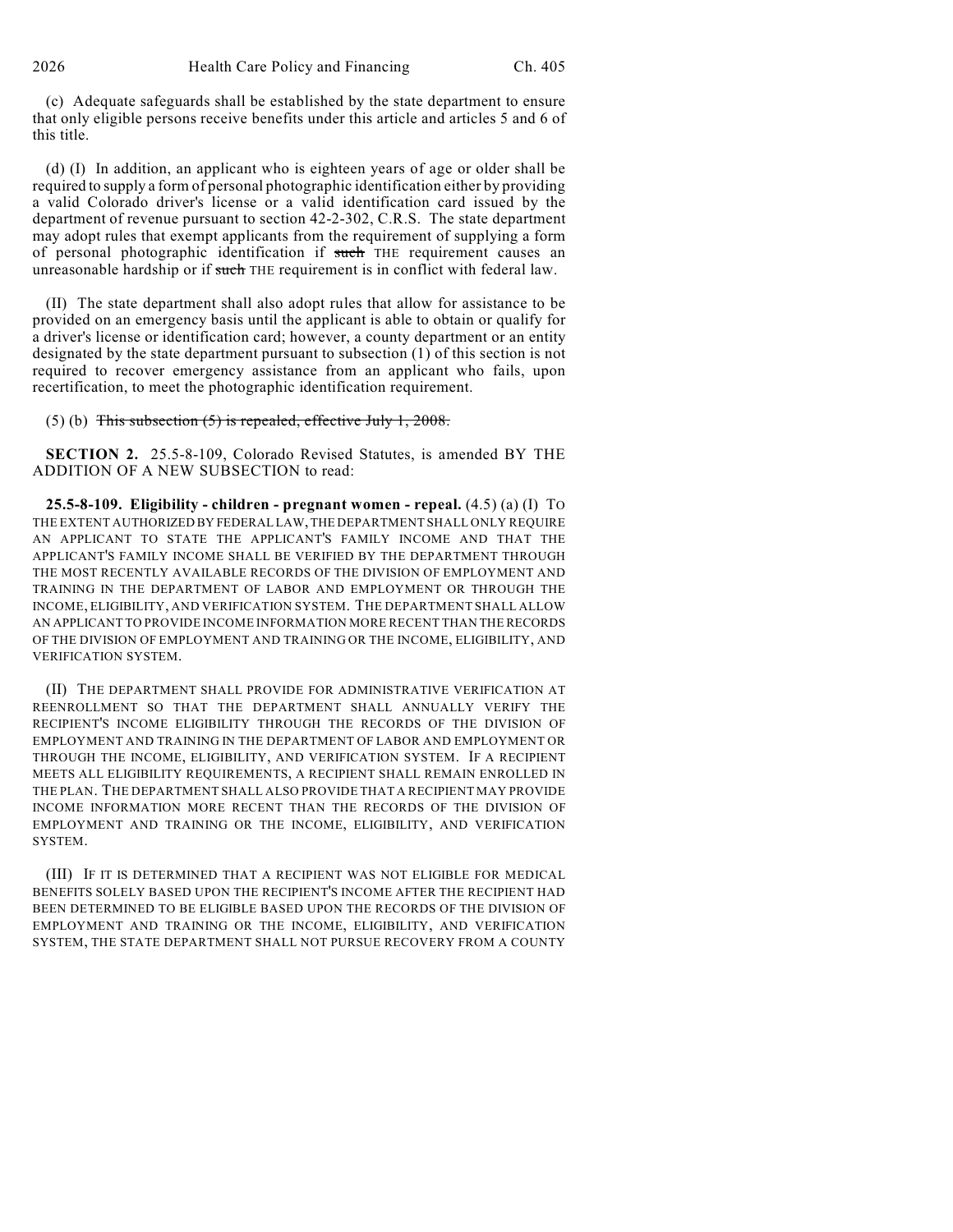DEPARTMENT FOR THE COST OF MEDICAL SERVICES PROVIDED TO THE RECIPIENT, AND THE COUNTY DEPARTMENT SHALL NOT BE RESPONSIBLE FOR ANY FEDERAL ERROR RATE SANCTIONS RESULTING FROM SUCH DETERMINATION.

(IV) NOTWITHSTANDING ANY OTHER PROVISION IN THIS PARAGRAPH (a), FOR APPLICATIONS THAT CONTAIN SELF-EMPLOYMENT INCOME, THE STATE DEPARTMENT SHALL NOT IMPLEMENT THIS PARAGRAPH (a) UNTIL IT CAN VERIFY SELF-EMPLOYMENT INCOME THROUGH THE INCOME, ELIGIBILITY, AND VERIFICATION SYSTEM OR OTHER VERIFICATION AS AUTHORIZED BY RULES OF THE STATE DEPARTMENT AND FEDERAL LAW.

(b) (I) THE PROVISIONS OF PARAGRAPH (a) OF THIS SUBSECTION (4.5) SHALL ONLY TAKE EFFECT IF BY JUNE 15, 2008, THE DEPARTMENT RECEIVES AN AMOUNT THROUGH GIFTS, GRANTS, AND DONATIONS THAT IS EQUAL TO OR GREATER THAN THE FINAL FISCAL ESTIMATE FOR SENATE BILL 08-161, AS ENACTED AT THE SECOND REGULAR SESSION OF THE SIXTY-SIXTH GENERAL ASSEMBLY, TO COVER THE ESTIMATED COSTS OF IMPLEMENTING PARAGRAPH (a) OF THIS SUBSECTION (4.5) AND SECTION 25.5-4-205 (3) (b) (I). ANY GIFTS, GRANTS, OR DONATIONS RECEIVED BY THE DEPARTMENT PURSUANT TO THIS SUBPARAGRAPH (I) SHALL BE DEPOSITED INTO THE DEPARTMENT OF HEALTH CARE POLICY AND FINANCING CASH FUND CREATED PURSUANT TO SECTION 25.5-1-109.

(II) ON OR BEFORE JUNE 30, 2008, THE EXECUTIVE DIRECTOR SHALL FILE A WRITTEN NOTICE WITH THE REVISOR OF STATUTES INDICATING THAT THE ESTIMATED AMOUNT OF MONEYS WAS RECEIVED PURSUANT TO SUBPARAGRAPH (I) OF THIS PARAGRAPH (b). IF THE NOTICE IS NOT RECEIVED BY THE REVISOR OF STATUTES BY JUNE 30, 2008, THIS SUBSECTION (4.5) IS REPEALED, EFFECTIVE JULY 1, 2009. IF THE NOTICE IS RECEIVED BY THE REVISOR OF STATUTES BY JUNE 30, 2008, THIS PARAGRAPH (b) IS REPEALED, EFFECTIVE JULY 1, 2009.

**SECTION 3.** 25.5-1-202 (3) (b), Colorado Revised Statutes, is amended BY THE ADDITION OF A NEW SUBPARAGRAPH to read:

**25.5-1-202. Advisory committee on covering all children in Colorado reports - definitions - repeal.** (3) (b) In connection with its duties as described in paragraph (a) of this subsection (3), the committee shall:

(IV.5) INVESTIGATE THE FEASIBILITY OF COMBINING MEDICAID AND THE CHILDREN'S BASIC HEALTH PLAN;

**SECTION 4. Appropriation - legislative intent.** (1) In addition to any other appropriation, there is hereby appropriated, to the department of health care policy and financing, executive director's office, general administration, for operating expenses, for the fiscal year beginning July 1, 2008, the sum of ten thousand five hundred forty-one dollars (\$10,541) cash funds, or so much thereof as may be necessary, for the implementation of this act. Said sum shall be from the department of health care policy and financing cash fund created pursuant to section 25.5-1-109, Colorado Revised Statutes. In addition to said appropriation, the general assembly anticipates that the department of health care policy and financing will receive ten thousand five hundred forty-one dollars (\$10,541) federal funds in the fiscal year beginning July 1, 2008, for the implementation of this act. Although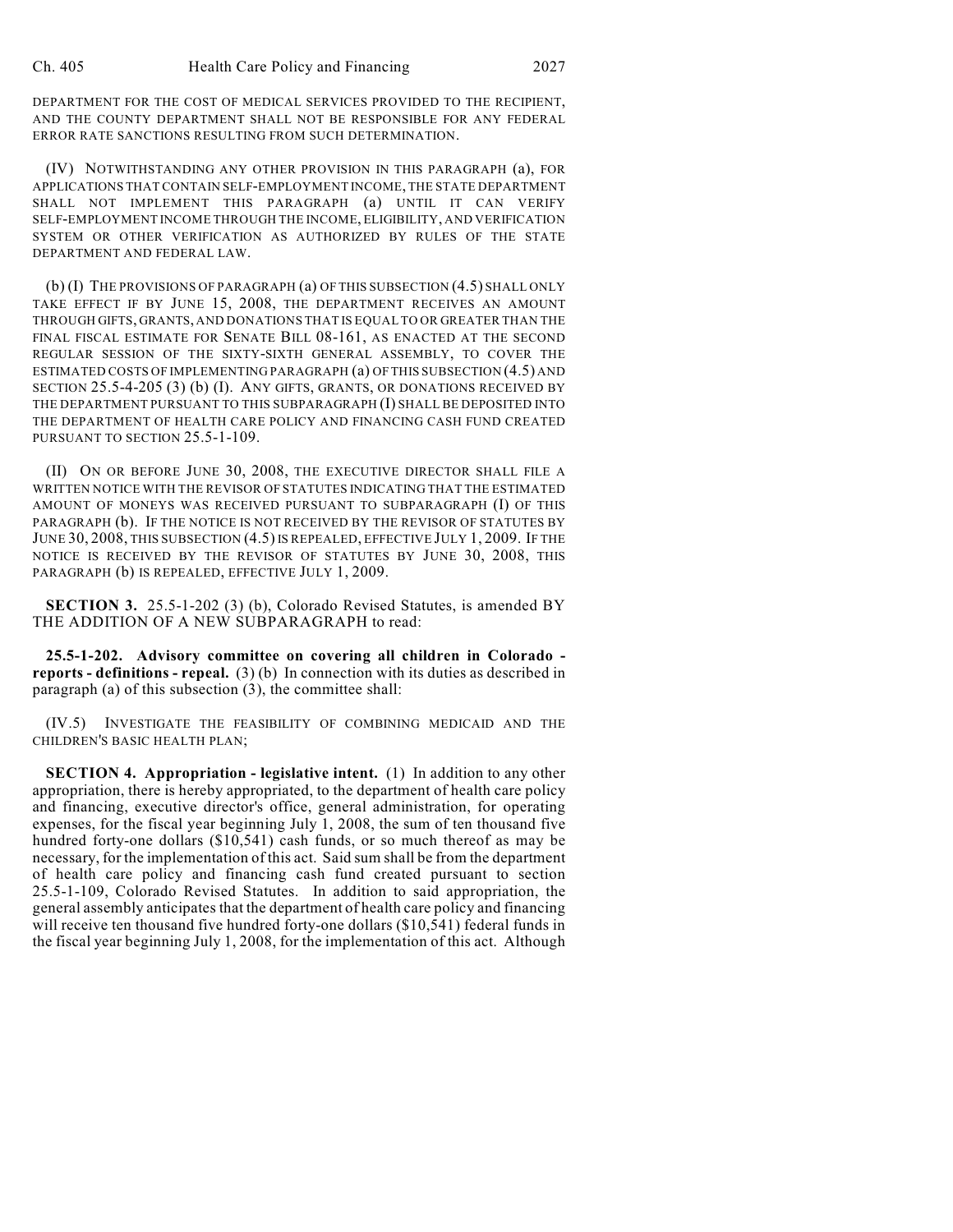the federal funds are not appropriated in this act, they are noted for the purpose of indicating the assumptions used relative to these funds in developing state appropriation amounts.

(2) In addition to any other appropriation, there is hereby appropriated, to the department of health care policy and financing, department of human services Medicaid-funded programs, office of information technology services - Medicaid funding, for the Colorado benefits management system, for the fiscal year beginning July 1, 2008, the sum of two thousand nine hundred thirty-three dollars (\$2,933) cash funds, or so much thereof as may be necessary, for the implementation of this act. Of said sum, two thousand five hundred ninety-nine dollars (\$2,599) shall be from the department of health care policy and financing cash fund created pursuant to section 25.5-1-109, Colorado Revised Statutes, and three hundred thirty-four dollars (\$334) shall be cash funds from the children's basic health trust fund created in section 25.5-8-105 (1), Colorado Revised Statutes. In addition to said appropriations, the general assembly anticipates that the department of health care policy and financing will receive two thousand six hundred twenty-one dollars  $($ \$2,621) federal funds in the fiscal year beginning July 1, 2008, for the implementation of this act. Although the federal funds are not appropriated in this act, they are noted for the purpose of indicating the assumptions used relative to these funds in developing state appropriation amounts.

(3) In addition to any other appropriation, there is hereby appropriated, to the department of human services, for the Colorado benefits management system, for the fiscal year beginning July 1, 2008, the sum of nine thousand three hundred forty-five dollars (\$9,345). Of said sum, two thousand five hundred eleven dollars (\$2,511) shall be from the department of health care policy and financing cash fund created pursuant to section 25.5-1-109, Colorado Revised Statutes, one thousand two hundred eighty dollars (\$1,280) cash funds shall be from the old age pension fund created in section 1 of article XXIV of the Colorado constitution, and five thousand five hundred fifty-four (\$5,554) shall be reappropriated funds transferred from the department of health care policy and financing. In addition to said appropriations, the general assembly anticipates that the department of human services will receive six thousand six hundred fifty-five dollars (\$6,655) federal funds in the fiscal year beginning July 1, 2008, for the implementation of this act. Although the federal funds are not appropriated in this act, they are noted for the purpose of indicating the assumptions used relative to these funds in developing state appropriation amounts.

(4) It is the intent of the general assembly that the appropriation in this section shall only be effective upon receipt of the notice required in sections 25.5-4-205 (3) (b) and 25.5-8-109 (4.5), Colorado Revised Statutes.

**SECTION 5. Effective date.** This act shall take effect upon passage; except that section 4 of this act shall only take effect upon receipt of the notice required in sections 25.5-4-205 (3) (b) and 25.5-8-109 (4.5), Colorado Revised Statutes.